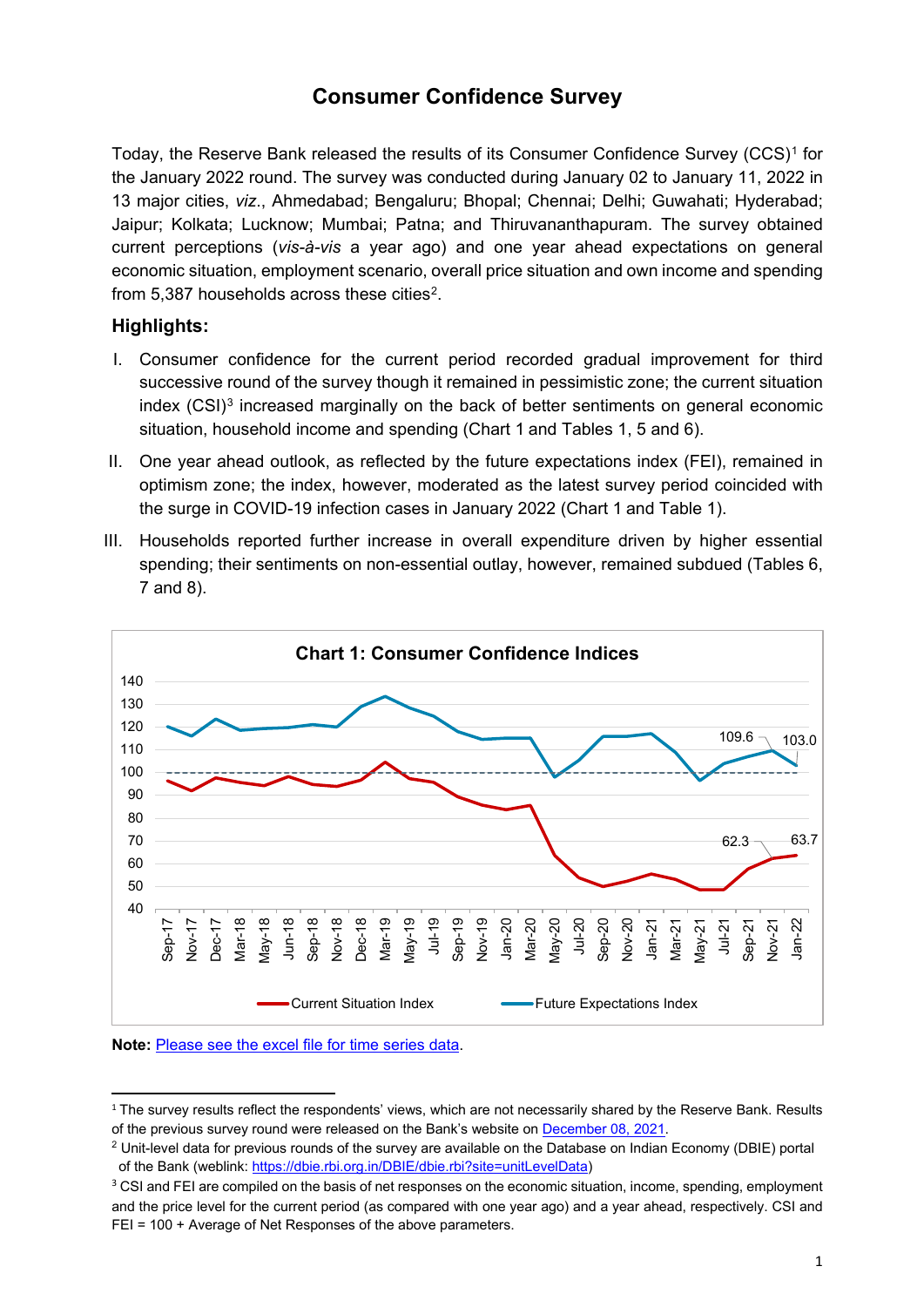|          | <b>Summary based on Net Responses</b>                                           |                                                         |                                                                                 |                                                                     |                                                                               |          |        |  |  |  |  |
|----------|---------------------------------------------------------------------------------|---------------------------------------------------------|---------------------------------------------------------------------------------|---------------------------------------------------------------------|-------------------------------------------------------------------------------|----------|--------|--|--|--|--|
|          | <b>Main Variables</b>                                                           | <b>Current Perception</b><br>compared with one-year ago |                                                                                 |                                                                     | One year ahead Expectations<br>compared with current situation                |          |        |  |  |  |  |
|          |                                                                                 | <b>Nov-21</b>                                           | $Jan-22$                                                                        | Change                                                              | <b>Nov-21</b>                                                                 | $Jan-22$ | Change |  |  |  |  |
|          | <b>Economic Situation</b>                                                       | $-54.2$                                                 | $-50.2$                                                                         |                                                                     | 5.2                                                                           | $-2.6$   |        |  |  |  |  |
|          | Employment                                                                      | $-46.4$                                                 | $-49.0$                                                                         |                                                                     | 15.4                                                                          | 1.8      |        |  |  |  |  |
|          | Price Level                                                                     | $-94.5$                                                 | $-92.6$                                                                         |                                                                     | $-66.0$                                                                       | $-68.5$  |        |  |  |  |  |
| Income   |                                                                                 | $-40.6$                                                 | $-39.1$                                                                         |                                                                     | 35.4                                                                          | 28.0     |        |  |  |  |  |
| Spending |                                                                                 | 47.1                                                    | 49.0                                                                            |                                                                     | 58.2                                                                          | 56.4     |        |  |  |  |  |
| Index    | <b>Consumer Confidence</b>                                                      | 62.3                                                    | 63.7                                                                            |                                                                     | 109.6                                                                         | 103.0    |        |  |  |  |  |
|          | <b>Positive</b> Sentiments with sign of<br>improvement compared to last round   |                                                         |                                                                                 |                                                                     | <b>Negative</b> Sentiments with sign of<br>improvement compared to last round |          |        |  |  |  |  |
|          | <b>Positive</b> Sentiments with sign of<br>deterioration compared to last round |                                                         | <b>Negative</b> Sentiments with sign of<br>deterioration compared to last round |                                                                     |                                                                               |          |        |  |  |  |  |
|          | <b>Positive</b> Sentiments with no change<br>compared to last round             |                                                         |                                                                                 | <b>Negative</b> Sentiments with no change<br>compared to last round |                                                                               |          |        |  |  |  |  |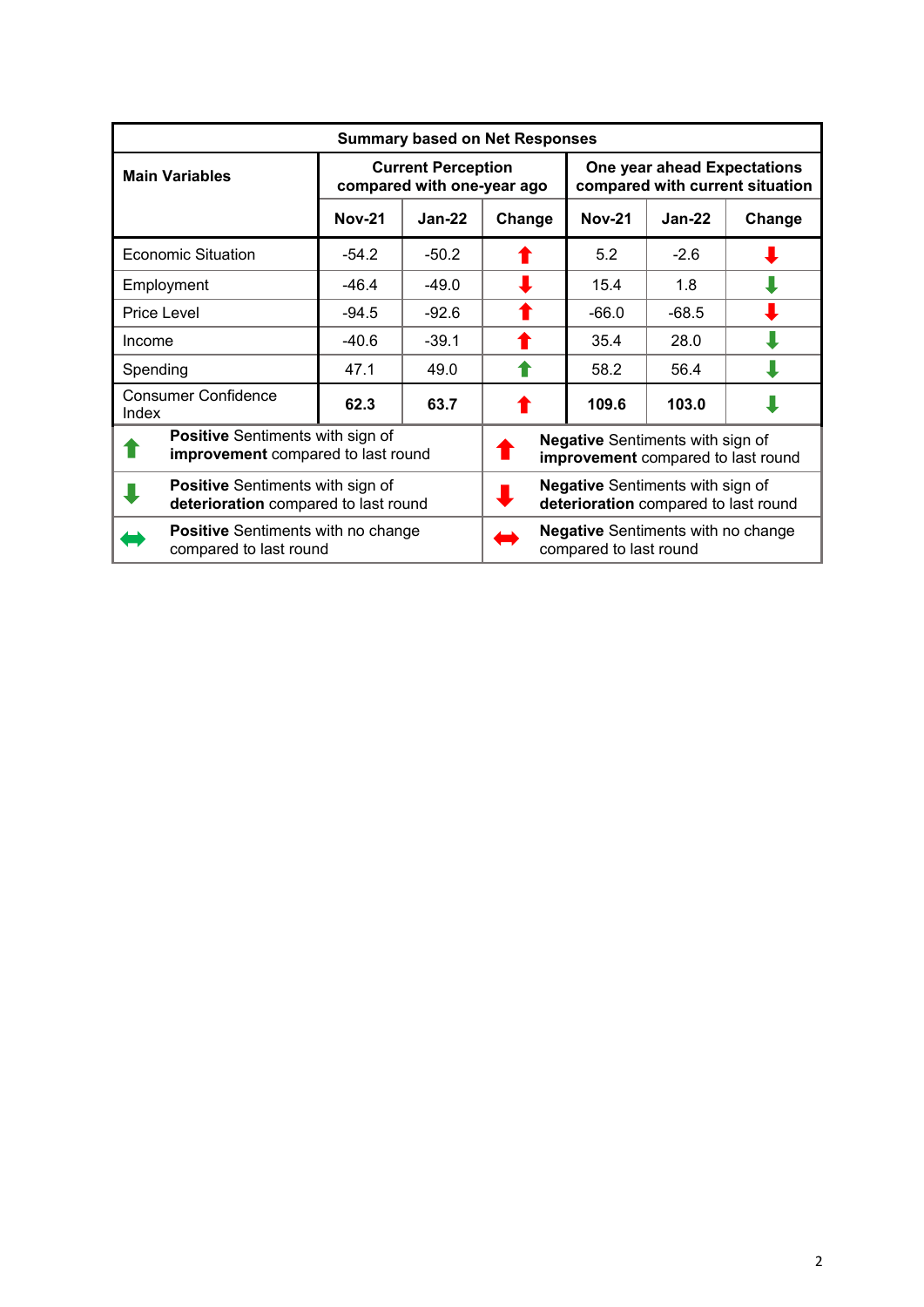#### **Table 1: Perceptions and Expectations on the General Economic Situation**

(Percentage responses)

|                        |                 |                  | <b>Current Perception</b> |                               | One year ahead Expectation |                        |                |                               |  |
|------------------------|-----------------|------------------|---------------------------|-------------------------------|----------------------------|------------------------|----------------|-------------------------------|--|
| <b>Survey</b><br>Round | <b>Improved</b> | Remained<br>Same | Worsened                  | <b>Net</b><br><b>Response</b> | Will<br>Improve            | Will<br>Remain<br>Same | Will<br>Worsen | <b>Net</b><br><b>Response</b> |  |
| $Jan-21$               | 14.3            | 13.6             | 72.2                      | $-57.9$                       | 52.6                       | 16.1                   | 31.3           | 21.3                          |  |
| Mar-21                 | 12.1            | 11.9             | 76.0                      | $-63.9$                       | 44.0                       | 17.3                   | 38.7           | 5.3                           |  |
| $Mav-21$               | 6.5             | 12.1             | 81.4                      | $-75.0$                       | 33.2                       | 15.3                   | 51.5           | $-18.3$                       |  |
| <b>Jul-21</b>          | 9.4             | 12.1             | 78.5                      | $-69.1$                       | 39.7                       | 15.8                   | 44.5           | $-4.8$                        |  |
| Sep-21                 | 14.9            | 12.9             | 72.3                      | $-57.4$                       | 41.6                       | 18.3                   | 40.1           | 1.5                           |  |
| <b>Nov-21</b>          | 16.6            | 12.7             | 70.8                      | $-54.2$                       | 43.9                       | 17.4                   | 38.7           | 5.2                           |  |
| $Jan-22$               | 17.4            | 15.1             | 67.5                      | $-50.2$                       | 40.5                       | 16.5                   | 43.1           | $-2.6$                        |  |

#### **Table 2: Perceptions and Expectations on Employment**

(Percentage responses)

|                        |          |                  | <b>Current Perception</b> |                               | One year ahead Expectation |                        |                |                               |  |
|------------------------|----------|------------------|---------------------------|-------------------------------|----------------------------|------------------------|----------------|-------------------------------|--|
| <b>Survey</b><br>Round | Improved | Remained<br>Same | Worsened                  | <b>Net</b><br><b>Response</b> | Will<br>Improve            | Will<br>Remain<br>Same | Will<br>Worsen | <b>Net</b><br><b>Response</b> |  |
| $Jan-21$               | 13.1     | 11.5             | 75.4                      | $-62.3$                       | 55.3                       | 16.1                   | 28.6           | 26.7                          |  |
| Mar-21                 | 12.9     | 11.8             | 75.3                      | $-62.4$                       | 46.7                       | 17.3                   | 36.0           | 10.7                          |  |
| $May-21$               | 7.2      | 10.8             | 82.1                      | $-74.9$                       | 35.4                       | 16.1                   | 48.5           | $-13.0$                       |  |
| <b>Jul-21</b>          | 10.3     | 11.3             | 78.4                      | $-68.2$                       | 42.2                       | 16.5                   | 41.3           | 0.9                           |  |
| Sep-21                 | 14.9     | 12.7             | 72.4                      | $-57.6$                       | 45.0                       | 17.8                   | 37.1           | 7.9                           |  |
| <b>Nov-21</b>          | 18.8     | 16.0             | 65.2                      | $-46.4$                       | 48.6                       | 18.1                   | 33.3           | 15.4                          |  |
| $Jan-22$               | 17.4     | 16.3             | 66.4                      | $-49.0$                       | 41.4                       | 19.1                   | 39.6           | 1.8                           |  |

#### **Table 3: Perceptions and Expectations on Price Level**

(Percentage responses)

| <b>Survey</b><br>Round |                  | <b>Current Perception</b> |                  |                               |                         |                                             | One year ahead Expectation |                               |  |  |  |
|------------------------|------------------|---------------------------|------------------|-------------------------------|-------------------------|---------------------------------------------|----------------------------|-------------------------------|--|--|--|
|                        | <b>Increased</b> | Remained<br>Same          | <b>Decreased</b> | <b>Net</b><br><b>Response</b> | Will<br><b>Increase</b> | <b>Will</b><br><b>Remain</b><br><b>Same</b> | Will<br><b>Decrease</b>    | <b>Net</b><br><b>Response</b> |  |  |  |
| $Jan-21$               | 88.6             | 9.6                       | 1.7              | $-86.9$                       | 73.2                    | 17.1                                        | 9.7                        | $-63.5$                       |  |  |  |
| Mar-21                 | 93.8             | 5.0                       | 1.2              | $-92.6$                       | 75.0                    | 14.4                                        | 10.6                       | $-64.4$                       |  |  |  |
| $Mav-21$               | 90.6             | 7.8                       | 1.6              | $-89.0$                       | 73.9                    | 16.4                                        | 9.7                        | $-64.3$                       |  |  |  |
| <b>Jul-21</b>          | 93.1             | 5.6                       | 1.3              | $-91.9$                       | 71.3                    | 16.9                                        | 11.8                       | $-59.5$                       |  |  |  |
| Sep-21                 | 92.3             | 6.1                       | 1.7              | $-90.6$                       | 74.7                    | 15.0                                        | 10.3                       | $-64.4$                       |  |  |  |
| <b>Nov-21</b>          | 95.4             | 3.8                       | 0.9              | $-94.5$                       | 76.5                    | 12.9                                        | 10.6                       | $-66.0$                       |  |  |  |
| $Jan-22$               | 93.8             | 5.0                       | 1.2              | $-92.6$                       | 78.0                    | 12.4                                        | 9.5                        | $-68.5$                       |  |  |  |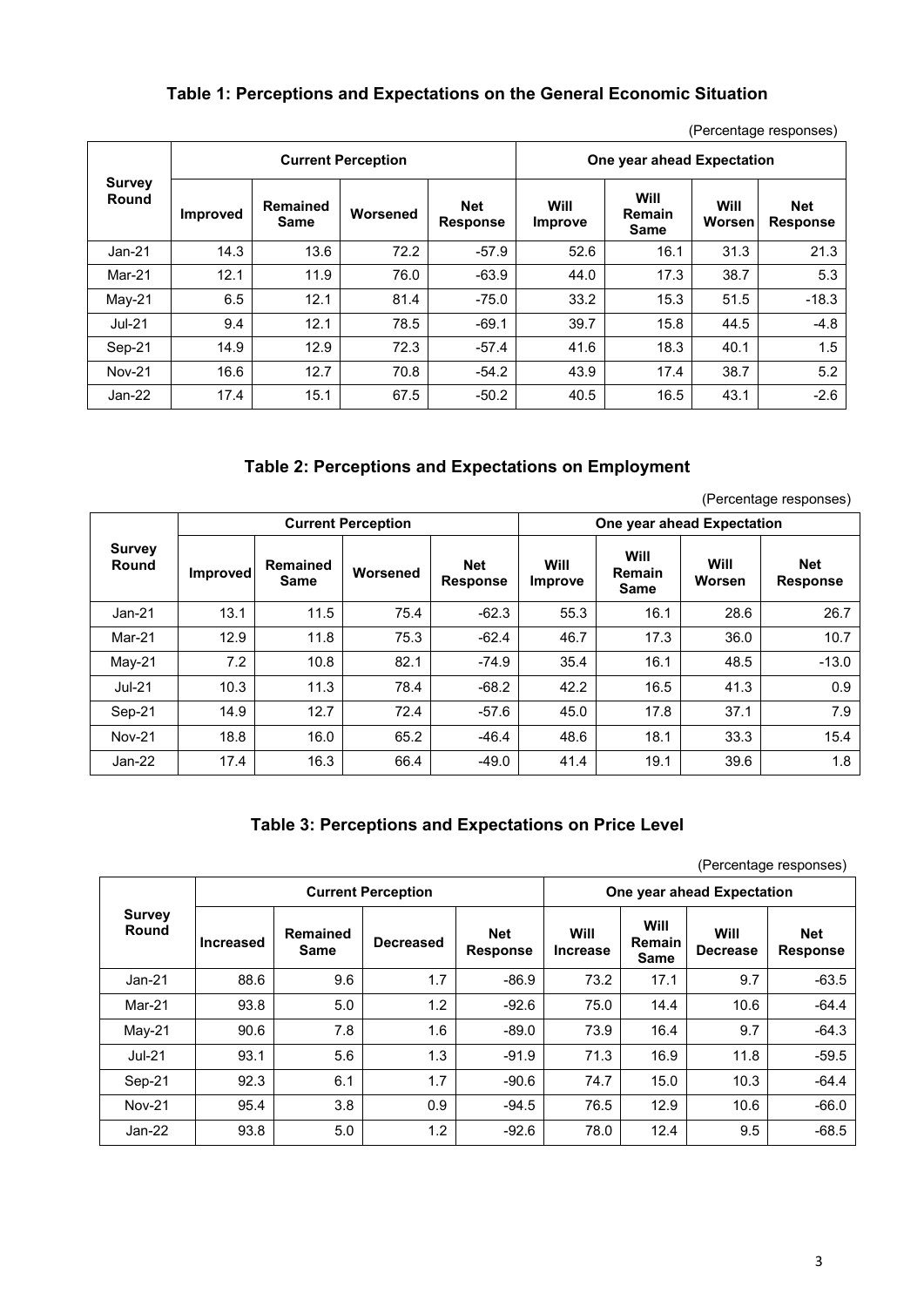### **Table 4: Perceptions and Expectations on Rate of Change in Price Level (Inflation)\***

| <b>Survey</b><br>Round |           |                         | <b>Current Perception</b> | One year ahead Expectation |                         |                                      |                         |                               |
|------------------------|-----------|-------------------------|---------------------------|----------------------------|-------------------------|--------------------------------------|-------------------------|-------------------------------|
|                        | Increased | Remained<br><b>Same</b> | <b>Decreased</b>          | Net<br><b>Response</b>     | Will<br><b>Increase</b> | Will<br><b>Remain</b><br><b>Same</b> | Will<br><b>Decrease</b> | <b>Net</b><br><b>Response</b> |
| $Jan-21$               | 83.5      | 13.4                    | 3.1                       | $-80.4$                    | 77.7                    | 17.2                                 | 5.0                     | $-72.7$                       |
| Mar-21                 | 88.8      | 8.5                     | 2.7                       | $-86.1$                    | 81.1                    | 14.3                                 | 4.5                     | $-76.6$                       |
| May-21                 | 87.2      | 10.3                    | 2.5                       | $-84.7$                    | 79.3                    | 16.7                                 | 4.0                     | $-75.3$                       |
| $Jul-21$               | 87.9      | 10.4                    | 1.7                       | $-86.3$                    | 79.7                    | 16.3                                 | 4.0                     | $-75.8$                       |
| Sep-21                 | 88.4      | 9.0                     | 2.6                       | $-85.8$                    | 81.9                    | 13.8                                 | 4.4                     | $-77.5$                       |
| <b>Nov-21</b>          | 91.3      | 6.7                     | 2.0                       | $-89.3$                    | 81.7                    | 14.1                                 | 4.2                     | $-77.5$                       |
| Jan-22                 | 89.1      | 8.1                     | 2.8                       | $-86.2$                    | 81.3                    | 14.0                                 | 4.7                     | $-76.6$                       |

(Percentage responses)

\*Applicable only for those respondents who felt price has increased/price will increase.

### **Table 5: Perceptions and Expectations on Income**

(Percentage responses)

|                        |                  |                   | <b>Current Perception</b> |                               | One year ahead Expectation |                                      |                         |                               |  |
|------------------------|------------------|-------------------|---------------------------|-------------------------------|----------------------------|--------------------------------------|-------------------------|-------------------------------|--|
| <b>Survey</b><br>Round | <b>Increased</b> | Remaine<br>d Same | <b>Decreased</b>          | <b>Net</b><br><b>Response</b> | Will<br><b>Increase</b>    | <b>Will</b><br>Remain<br><b>Same</b> | Will<br><b>Decrease</b> | <b>Net</b><br><b>Response</b> |  |
| $Jan-21$               | 9.9              | 29.2              | 60.9                      | $-51.0$                       | 51.3                       | 38.8                                 | 9.9                     | 41.4                          |  |
| Mar-21                 | 7.9              | 30.5              | 61.6                      | $-53.7$                       | 46.4                       | 40.7                                 | 13.0                    | 33.4                          |  |
| $Mav-21$               | 8.4              | 33.1              | 58.5                      | $-50.1$                       | 42.5                       | 42.1                                 | 15.5                    | 27.0                          |  |
| <b>Jul-21</b>          | 6.8              | 27.4              | 65.9                      | $-59.1$                       | 44.5                       | 41.6                                 | 13.9                    | 30.6                          |  |
| Sep-21                 | 10.4             | 31.4              | 58.2                      | $-47.8$                       | 44.2                       | 42.9                                 | 12.9                    | 31.3                          |  |
| <b>Nov-21</b>          | 11.7             | 36.1              | 52.2                      | $-40.6$                       | 46.7                       | 42.0                                 | 11.3                    | 35.4                          |  |
| Jan-22                 | 11.5             | 37.9              | 50.6                      | $-39.1$                       | 42.3                       | 43.4                                 | 14.3                    | 28.0                          |  |

#### **Table 6: Perceptions and Expectations on Spending**

(Percentage responses)

|                        |                  |                         | <b>Current Perception</b> |                               | One year ahead Expectation |                                      |                         |                               |  |
|------------------------|------------------|-------------------------|---------------------------|-------------------------------|----------------------------|--------------------------------------|-------------------------|-------------------------------|--|
| <b>Survey</b><br>Round | <b>Increased</b> | <b>Remained</b><br>Same | <b>Decreased</b>          | <b>Net</b><br><b>Response</b> | Will<br><b>Increase</b>    | Will<br><b>Remain</b><br><b>Same</b> | Will<br><b>Decrease</b> | <b>Net</b><br><b>Response</b> |  |
| $Jan-21$               | 53.3             | 28.9                    | 17.8                      | 35.5                          | 66.4                       | 26.7                                 | 6.8                     | 59.6                          |  |
| Mar-21                 | 56.6             | 24.9                    | 18.4                      | 38.2                          | 67.0                       | 25.3                                 | 7.7                     | 59.3                          |  |
| May-21                 | 50.6             | 30.3                    | 19.2                      | 31.4                          | 60.5                       | 29.9                                 | 9.6                     | 50.9                          |  |
| <b>Jul-21</b>          | 51.9             | 27.7                    | 20.5                      | 31.4                          | 62.1                       | 28.7                                 | 9.3                     | 52.8                          |  |
| Sep-21                 | 58.1             | 25.7                    | 16.2                      | 41.9                          | 65.7                       | 27.5                                 | 6.9                     | 58.8                          |  |
| <b>Nov-21</b>          | 62.5             | 22.2                    | 15.4                      | 47.1                          | 66.0                       | 26.1                                 | 7.9                     | 58.2                          |  |
| $Jan-22$               | 62.1             | 24.8                    | 13.1                      | 49.0                          | 64.8                       | 26.9                                 | 8.4                     | 56.4                          |  |